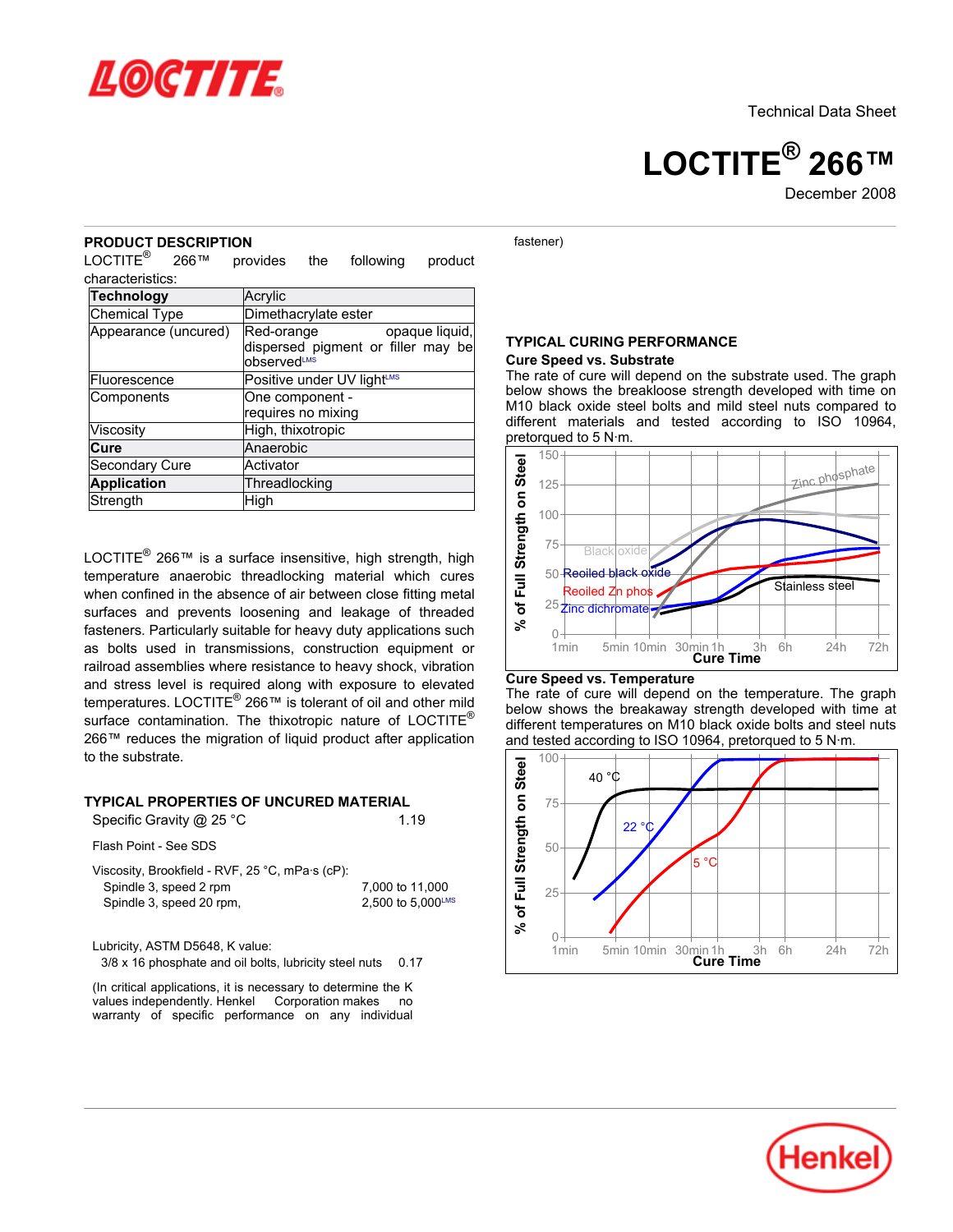### **Cure Speed vs. Activator**

Where cure speed is unacceptably long, or large gaps are present, applying activator to the surface will improve cure speed. The graph below shows the breakloose strength developed with time using Activator 7471™ on M10 zinc dichromate steel nuts and bolts and tested according to ISO 10964, pretorqued to 5 N·m.



### **TYPICAL PERFORMANCE OF CURED MATERIAL Adhesive Properties**

| Cured for 24 hours @ 22 $^{\circ}$ C<br>Breakaway Torque, ISO 10964: |                         |                                      |  |
|----------------------------------------------------------------------|-------------------------|--------------------------------------|--|
| 3/8 x 16 zinc nuts and bolts                                         | N⋅m<br>(lb.in.)         | $≥11.3$ <sup>LMS</sup><br>(≥100)     |  |
| M10 black oxide bolts and mild steel<br>nuts                         | N∙m<br>(lb.in.)         | 30<br>(265)                          |  |
| Prevail Torque, ISO 10964:                                           |                         |                                      |  |
| 3/8 x 16 zinc nuts and bolts                                         | N⋅m<br>(lb.in.)         | $\geq$ 2.0 <sup>LMS</sup><br>(≥17.7) |  |
| M10 black oxide bolts and mild steel<br>nuts                         | $N \cdot m$<br>(lb.in.) | 9<br>(75)                            |  |
| Breakloose Torque, ISO 10964, Pre-torqued to 5 N·m:                  |                         |                                      |  |
| M <sub>10</sub> black oxide bolts and mild steel<br>nuts             | N⋅m<br>(lb.in.)         | 33<br>(290)                          |  |
| Max. Prevail Torque, ISO 10964, Pre-torqued to 5 $N \cdot m$ .       |                         |                                      |  |
| M <sub>10</sub> black oxide bolts and mild steel<br>nuts             | $N \cdot m$<br>(lb.in.) | 9<br>(75)                            |  |

Cured for 24 hours @ 22 °C, followed by 2 hours @ 260 °C, tested hot.

| Breakaway Torque, :<br>$3/8 \times 16$ steel nuts (grade 2) and bolts<br>$(\text{grade } 5)$ | N⋅m<br>(lb.in.)         | $\geq$ 11.3LMS<br>(≥100)             |
|----------------------------------------------------------------------------------------------|-------------------------|--------------------------------------|
| Prevail Torque, :<br>$3/8 \times 16$ steel nuts (grade 2) and bolts<br>$(\text{grade } 5)$   | $N \cdot m$<br>(lb.in.) | $\geq$ 2 8 <sup>LMS</sup><br>(224.7) |

# **TYPICAL ENVIRONMENTAL RESISTANCE**

Cured for 24 hours @ 22 °C Breakloose Torque, ISO 10964, Pre-torqued to 5 N·m: M10 zinc phosphate steel nuts and bolts

# **Hot Strength**



#### **Heat Aging**

Aged at temperature indicated and tested @ 22 °C



# **Chemical/Solvent Resistance**

Aged under conditions indicated and tested @ 22 °C.

|                    |     | % of initial strength |       |       |
|--------------------|-----|-----------------------|-------|-------|
| Environment        | °C  | 100 h                 | 1000h | 2000h |
| Motor oil          | 125 | 120                   | 125   | 120   |
| Unleaded gasoline  | 22  | 120                   | 130   | 130   |
| <b>Brake fluid</b> | 22  | 125                   | 140   | 140   |
| Water/glycol 50/50 | 87  | 125                   | 135   | 140   |
| <b>ATF</b>         | 125 | 115                   | 115   | 115   |
| Ethanol            | 22  | 115                   | 120   | 130   |
| Acetone            | 22  | 115                   | 125   | 125   |

# **GENERAL INFORMATION**

**This product is not recommended for use in pure oxygen and/or oxygen rich systems and should not be selected as a sealant for chlorine or other strong oxidizing materials.**

### **For safe handling information on this product, consult the Safety Data Sheet (SDS).**

Where aqueous washing systems are used to clean the surfaces before bonding, it is important to check for compatibility of the washing solution with the adhesive. In some cases these aqueous washes can affect the cure and performance of the adhesive.

This product is not normally recommended for use on plastics (particularly thermoplastic materials where stress cracking of the plastic could result). Users are recommended to confirm compatibility of the product with such substrates.

|                 | <b>Directions</b>  | for | use:                |
|-----------------|--------------------|-----|---------------------|
| Henkel Americas | Henkel Europe      |     | Henkel Asia Pacific |
| +860.571.5100   | +49.89.320800.1800 |     | +86.21.2891.8859    |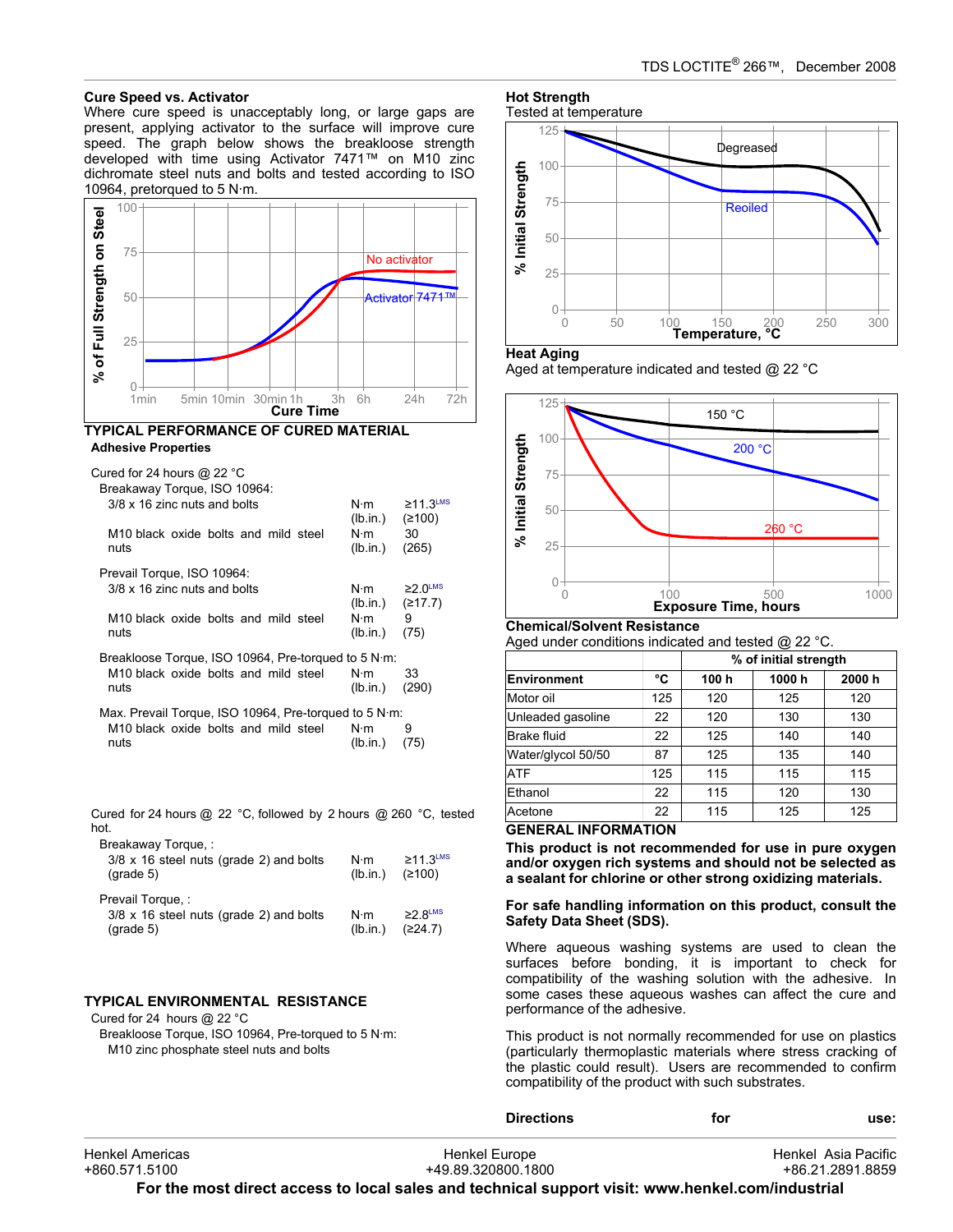## **For Assembly**

- 1. For best results, clean all surfaces (external and internal) with a LOCTITE $^{\circledR}$  cleaning solvent and allow to dry.
- 2. If the material is an inactive metal or the cure speed is too slow, spray all threads with and allow to dry.
- 3. Shake the product thoroughly before use.
- 4. To prevent the product from clogging in the nozzle, do not allow the tip to touch metal surfaces during application.
- 5. **For Thru Holes**, apply several drops of the product onto the bolt at the nut engagement area.
- 6. **For Blind Holes**, apply several drops of the product down the internal threads to the bottom of the hole.
- 7. **For Sealing Applications**, apply a 360° bead of product to the leading threads of the male fitting, leaving the first thread free. Force the material into the threads to thouroughly fill the voids. For bigger threads and voids, adjust product amount accordingly and apply a 360° bead of product on the female threads also.
- 8. Assemble and tighten as required.

### **For Disassembly**

- 1. Remove with standard hand tools.
- 2. Where hand tools do not work because of excessive engagement length or large diameters (over 1"), apply localized heat to approximately 250 °C. Disassemble while hot.

### **For Cleanup**

1. Cured product can be removed with a combination of soaking in a Loctite solvent and mechanical abrasion such as a wire brush.

### **Loctite Material SpecificationLMS**

LMS dated December 04, 2001. Test reports for each batch are available for the indicated properties. LMS test reports include selected QC test parameters considered appropriate to specifications for customer use. Additionally, comprehensive controls are in place to assure product quality and consistency. Special customer specification requirements may be coordinated through Henkel Quality.

### **Storage**

Store product in the unopened container in a dry location. Storage information may be indicated on the product container labeling.

**Optimal Storage: 8 °C to 21 °C. Storage below 8 °C or greater than 28 °C can adversely affect product properties** Material removed from containers may be contaminated during use. Do not return product to the original container. Henkel Corporation cannot assume responsibility for product which has been contaminated or stored under conditions other than those previously indicated. If additional information is required, please contact your local Technical Service Center or Customer Service Representative.

### **Conversions**

 $(^{\circ}C$  x 1.8) + 32 =  $^{\circ}F$ kV/mm x 25.4 = V/mil  $mm / 25.4 = inches$  $um / 25.4 = mil$  $N \times 0.225 = lb$ N/mm  $x$  5.71 = lb/in  $N/mm^2$  x 145 = psi MPa x 145 = psi  $N·m \times 8.851 = lb·in$  $N·m \times 0.738 = lb·ft$ N·mm  $\times$  0.142 = oz·in  $mPa·s = cP$ 

### **Note:**

The information provided in this Technical Data Sheet (TDS) including the recommendations for use and application of the product are based on our knowledge and experience of the product as at the date of this TDS. The product can have a variety of different applications as well as differing application and working conditions in your environment that are beyond our control. Henkel is, therefore, not liable for the suitability of our product for the production processes and conditions in respect of which you use them, as well as the intended applications and results. We strongly recommend that you carry out your own prior trials to confirm such suitability of our product.

Any liability in respect of the information in the Technical Data Sheet or any other written or oral recommendation(s) regarding the concerned product is excluded, except if otherwise explicitly agreed and except in relation to death or personal injury caused by our negligence and any liability under any applicable mandatory product liability law.

**In case products are delivered by Henkel Belgium NV, Henkel Electronic Materials NV, Henkel Nederland BV, Henkel Technologies France SAS and Henkel France SA please additionally note the following:** 

In case Henkel would be nevertheless held liable, on whatever legal ground, Henkel's liability will in no event exceed the amount of the concerned delivery.

#### **In case products are delivered by Henkel Colombiana, S.A.S. the following disclaimer is applicable:**

The information provided in this Technical Data Sheet (TDS) including the recommendations for use and application of the product are based on our knowledge and experience of the product as at the date of this TDS. Henkel is, therefore, not liable for the suitability of our product for the production processes and conditions in respect of which you use them, as well as the intended applications and results. We strongly recommend that you carry out your own prior trials to confirm such suitability of our product.

Any liability in respect of the information in the Technical Data Sheet or any other written or oral recommendation(s) regarding the concerned product is excluded, except if otherwise explicitly agreed and except in relation to death or personal injury caused by our negligence and any liability under any applicable mandatory product liability law.

#### **In case products are delivered by Henkel Corporation, Resin Technology Group, Inc., or Henkel Canada Corporation, the following disclaimer is applicable:**

The data contained herein are furnished for information only and are believed to be reliable. We cannot assume responsibility for the results obtained by others over whose methods we have no control. It is the user's responsibility to determine suitability for the user's purpose of any production methods mentioned herein and to adopt such precautions as may be advisable for the protection of property and of persons against any hazards that may be involved in the handling and use thereof. In light of the foregoing, **Henkel Corporation specifically disclaims all warranties expressed or implied, including warranties of merchantability or fitness for a particular purpose, arising from sale or use of Henkel Corporation's products. Henkel Corporation specifically disclaims any liability for consequential or incidental damages of any kind, including lost profits.** The discussion herein of various processes or compositions is not to be interpreted as representation that they are free from domination of patents owned by others or as a license under any Henkel Corporation patents that may cover such processes or compositions. We recommend that each prospective user test his proposed application